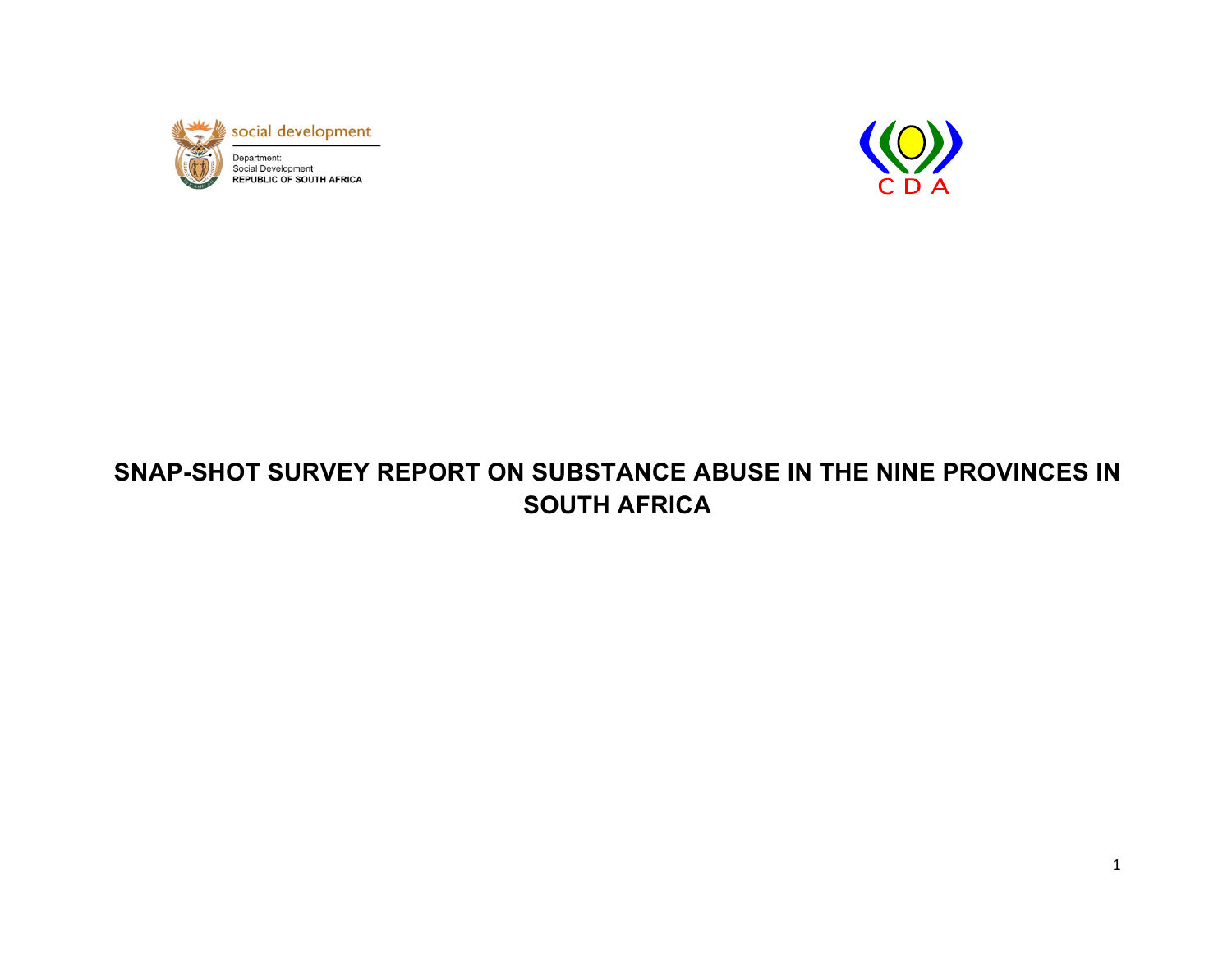#### **TABLE OF CONTENTS**

- **A. PREAMBLE**
- **B. PURPOSE OF THE SNAP-SHOT SURVEY AND THE BIENNIAL SUMMIT**
- **C. METHODOLOGY**
- **D. BACKGROUND INFORMATION ON THE EXTENT OF SUBSTANCE ABUSE IN SOUTH AFRICA**
- **E. THE SNAP-SHOT PROCESS AND FINDINGS**
- **F. SUMMARY OF PROVINCIAL SUMMIT DELIBERATIONS**
- **G. CONCLUSION**

#### **PREAMBLE**

It is essential here, first to define the leading department of the summit and its rationale for reaching a decision to commission a Snap-shot survey. The concept development is about growth (maturity) and orderliness (being organized).the department of Social Development in the cluster is mandated to demonstrably contribute to the process of growth and orderliness of human beings in totality. Each human being is a bio-psycho-social being whose daily functioning is influenced by both the person's past experiences and future aspirations. The Department of Social Development is concerned with the total person "from the cradle to the grave" (SABSWA) and the national skills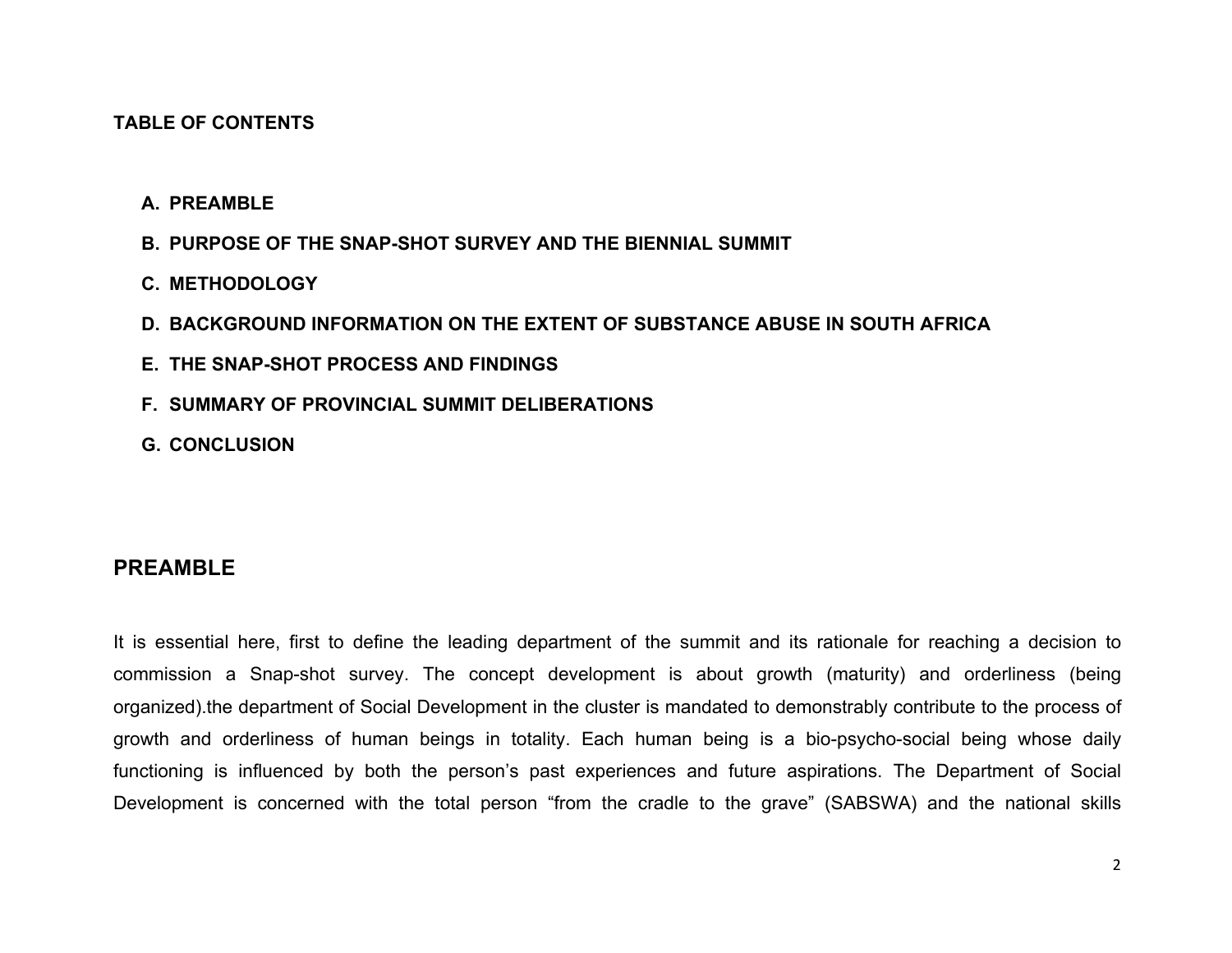Development II: 2005-2010(on: line) irrespective of the nature of the needs and/o challenges that the person faces. The Department of Social Development therefore uses both the direct and the indirect intervention approaches in providing service. To achieve its mandate, the Department of Social Development cannot function in isolation but has to work in partnership with other specialist departments and entities, each of which concentrates on a single aspect in the person's life, for example, Departments of: Health, Justice, Education, and all others, hence the National Drug Master Plan provides for the partnership of the Department of Social Development and other National Departments and entities to collaborate in striving towards its vision: " a drug free society". The National Drug Master Plan is a parliament –approved national strategy to combat substance abuse. The National Drug Master Plan instructs the Central Drug Authority (CDA) to monitor activities and programs that respond to the United Nations' call to all nations, to actively and conscientiously participate in reducing substance abuse, by focusing on demand reduction, supply reduction and harm reduction. The national drug master plan mandates the Central Drug Authority to oversee and ensure that the country participates in undertaking the following tasks:

- Strive towards achieving the fulfillment of the vision of, "a drug free society".
- Reduce drug supply and demand at regional, national and international level.
- Reduce social, health and economic costs of substance abuse.
- Reduce related mortality and morbidity.
- **Increase access to information and effective interventions.**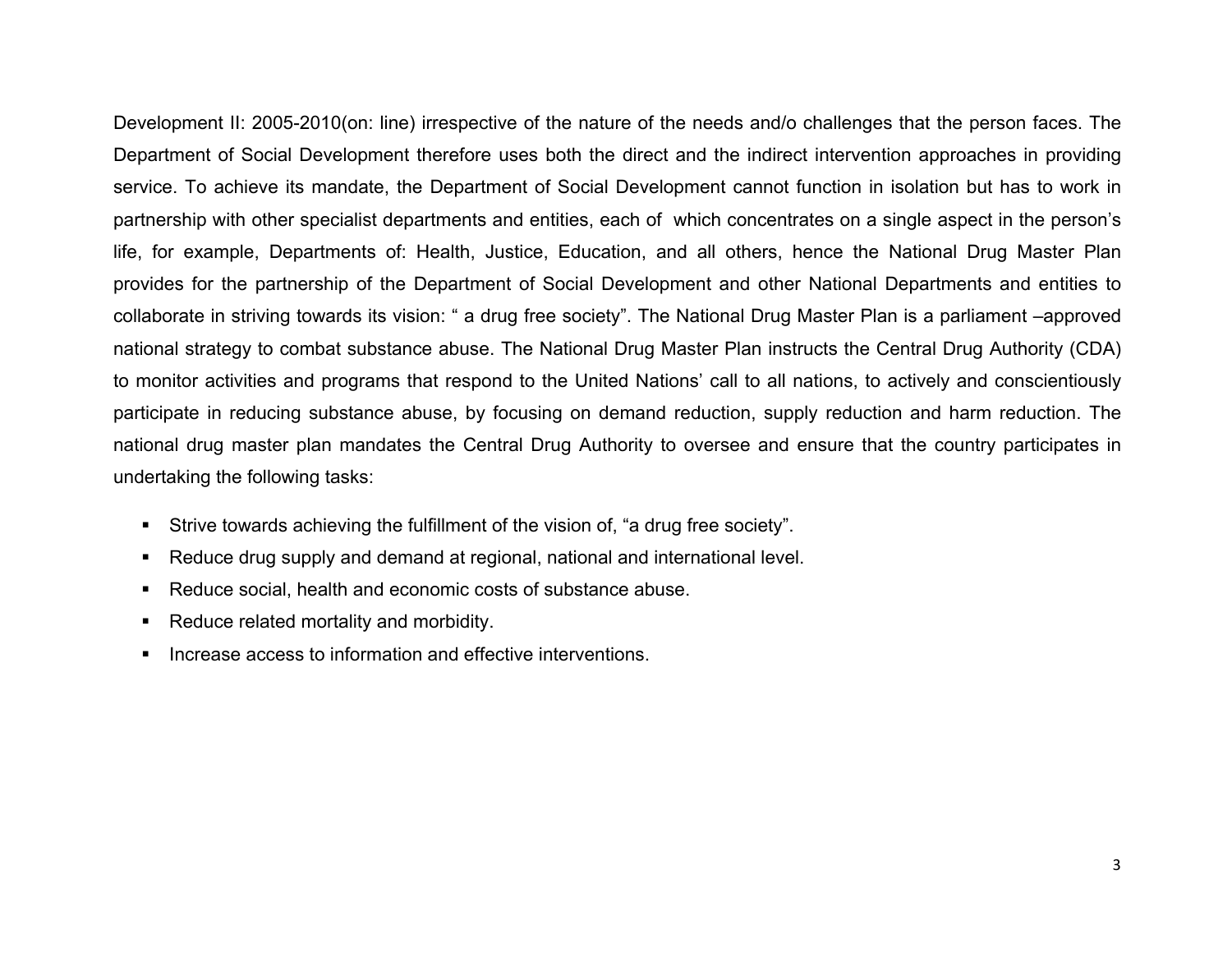# **PURPOSE OF THE SNAP-SHOT SURVEY**

The snap-shot survey on substance abuse was a need assessment exercise commissioned by the Minister of the Department of Social Development, the honourable Bathabile Dlamini as a pre-summit exercise of exploring the views of the people of South Africa on the scourge of substance abuse. The primary aim of the survey was to reach a substantially large sample of respondents in the door to door campaign on substance abuse in the country, in order to achieve the following objectives:

- To establish the extent to which awareness of substance abuse in communities has been created.
- To explore factual information from communities about the effects of substance abuse.
- To investigate the way in which communities can be mobilized to play an active role towards dealing with substance abuse.
- To engage communities in discussions on their needs and possible solutions around issues of substance abuse at provincial levels and subsequently to develop themes to be discussed at the biennial summit on substance abuse.

#### **THE PURPOSE OF THE BIENNIAL SUMMIT IS TO:**

 Provide a platform for policy makers, donors, development agencies, civil society organizations and government officials to share lessons and experiences in the field of substance abuse.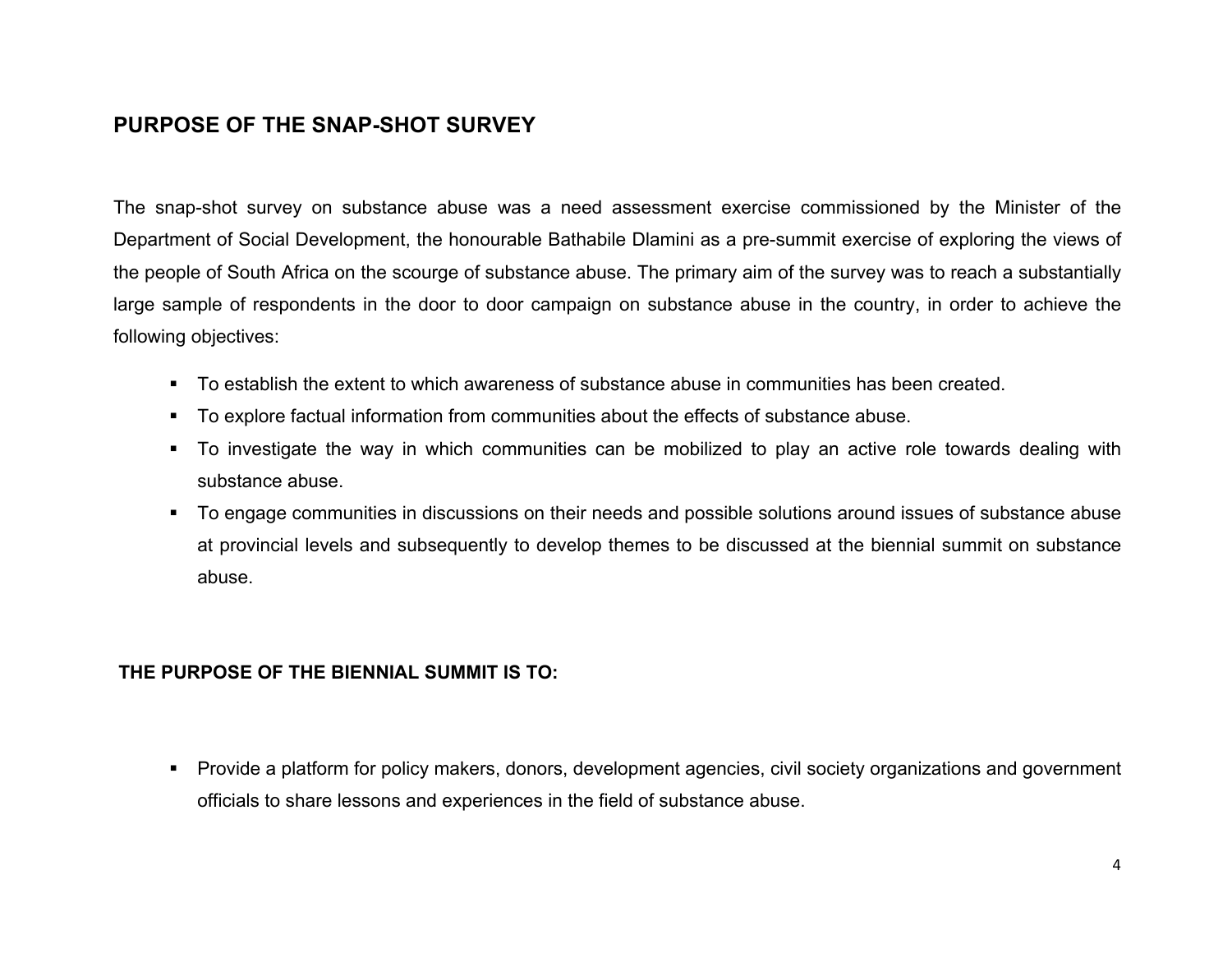- Enhance coordinated activities through collaborative efforts to support the vision of a Drug free society.
- Strengthen mechanisms to implement strategic initiatives that will ensure positive interventions of the vulnerable members of our society.
- Share and promote current good practices to reduce the harm and address the crime associated with substance abuse.
- Review progress, identify successes and lessons learnt in order to complement the guiding principles as set out in the National Drug Master Plan.

# **METHODOLOGY**

In the snap-shot survey, the scientific process of data collection, data analysis and presentation of findings was conducted with the use of a common tool (questionnaire) which was initially piloted in the Eastern Cape and subsequently modified and used in nine provinces. Research protocol (ethics and principles which embrace human rights for example, not to coerce respondents and to handle the data with utmost confidentiality were observed). The raw data is the property of the national Department of Social Development and is kept in the clearinghouse of the Central Drug Authority for future secondary research analysis.

Guidelines along which the snap-shot survey was to be conducted in each province entailed:

Interviewing willing respondents who had been selected randomly during the door to door campaign;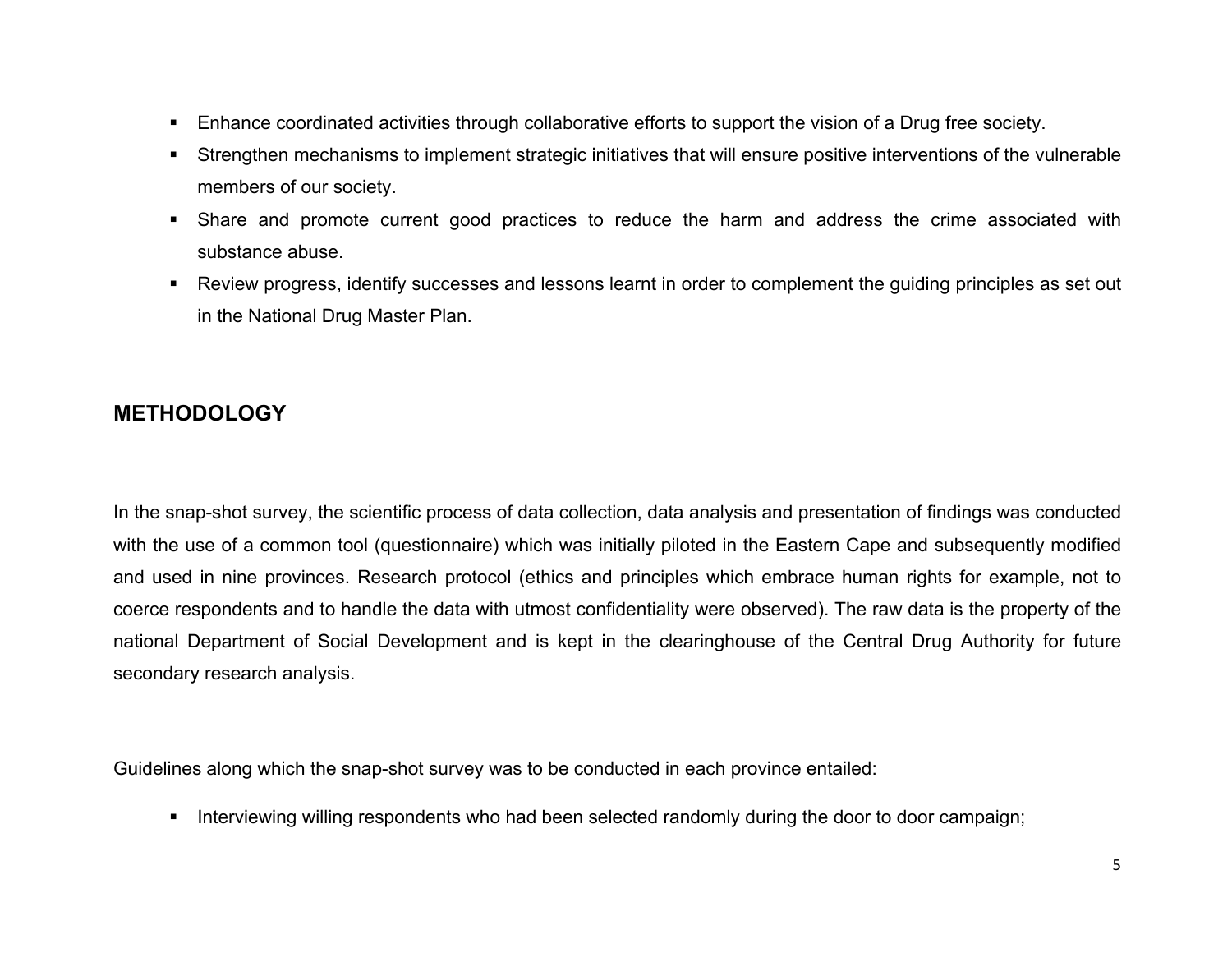- Gathering data and analyzing it as cost-effectively and timeously as possible within the specified time frame [2010.10.01-2010.12.31];
- Ensure that a random selection of respondents comprised of representatives from all districts in each province;
- **Preserve all raw data and send to the Central Drug Authority clearinghouse for future secondary research.**

#### **Nature of research**

While demographic factors in the survey were to be presented statistically, the questions posed to the respondents were open-ended and could be analyzed qualitatively. The qualitative research approach refers to the collection of non-numeric, textual or narrative data (Hall, 2009: online). Qualitative data emanates from experiences, views and realities of respondents. The explorative component of qualitative research provides a descriptive picture of the problem under surveillance (Motseke in Francis et al, 2010). Such data is presented in text form. The quantitative research approach on the other hand, entails the statistical presentation of data gathered in an investigation. The data is presented in the form of tables and charts.

#### **Implementation of the snap-shot survey process**

Due to financial and time constraints the tool that had originally been constructed for the snap-shot survey to test the experiences, views and realities of a sample randomly selected at Mdantsane in the Eastern Cape comprised of five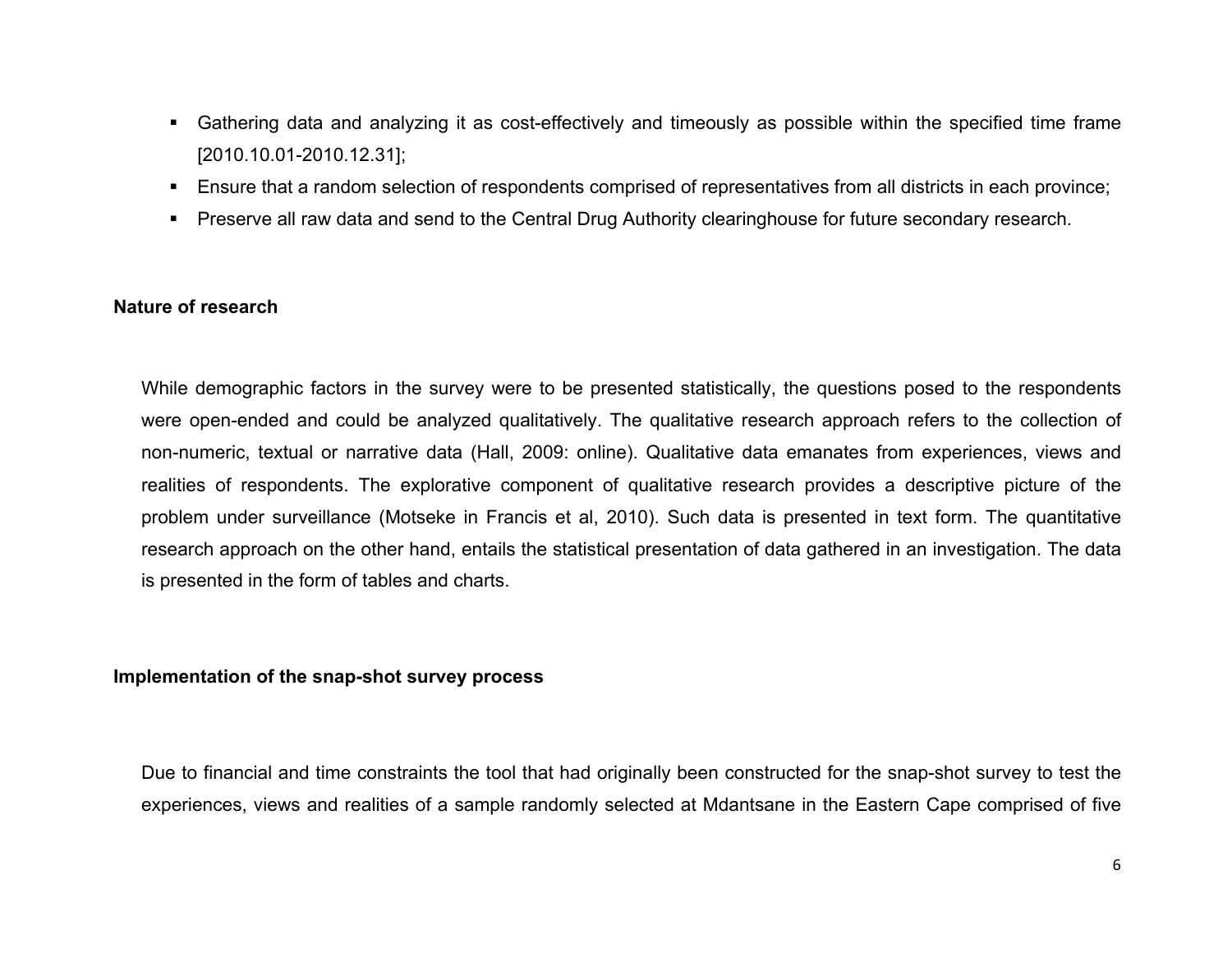questions only. This tool was tested during a door to door campaign on substance abuse (during the substance abuse celebration days in June 2010). It was subsequently reviewed and modified at a workshop attended by provincial forums and Central Drug Authority representatives in Pretoria in September 2010.

# **BACKGROUND INFORMATION ON THE EXTENT OF SUBSTANCE ABUSE IN SOUTH AFRICA**

Information provided below is based on longitudinal research studies conducted by the MRC on a regular basis:

- Alcohol is the most abused substance in South Africa followed by cannabis.
- In 2007, 8% of South Africans were abusing alcohol/drugs.
- One in four pre-teens have experimented with psychoactive drugs.
- 8.4 %( 2.2 million) of the South African population used cannabis in 2004 and 3.2 million in 2008, an increased of nearly 20%.
- Opiates were used by 0.03 %( 0.8 million) of the population in 2004 in comparison with 0.10 million in 2008, a decrease of 20%.
- Cocaine was used by 0.8 % (0.21 million) of the population in 2004 and 0.29 million in 2008, an increase of 20%.
- ATS was used by 0.8 %( 0.21 million) of the population in 2004 and 0.32 million people in 2008, an increase of another 20%.

The following case study of the Northern Cape Province suffices to highlight the extent of substance abuse as it occurs semi-urban and rural areas: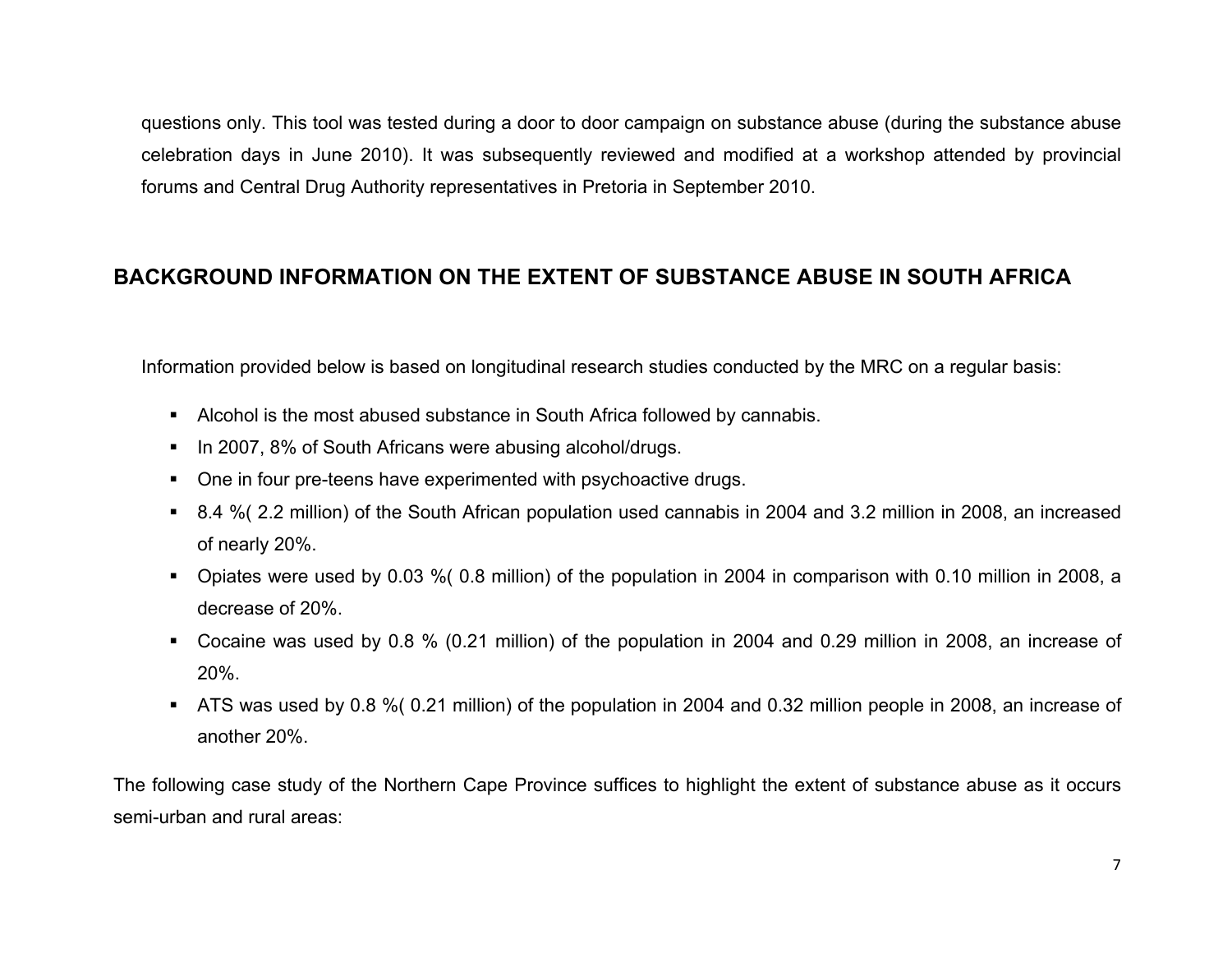- In 2003, the Department of Social Development conducted a study in the Northern Cape and found that 15% of the population were abusing alcohol, illicit drugs and over-the-counter drugs and needed intervention services,
- This study was conducted through the sampling of cases of 30 Non-Governmental Organizations (NGOs) and interviews with focus groups in communities.
- The John Taolo Gaetsewe District however had been excluded in the study.
- An assumption could also be made that poly drug abuse occurs amongst the 15% of the population,
- The study concluded that 30% of the population is in need of treatment services for substance abuse, however these were not available.
- Responses from 6.93% of focus groups during the study indicated that children start drinking between the ages of 5 -9 years.

In Siyanda, a specific study was conducted in 2006 due to the increase risk in the area caused by the wine production and grape farming in the area.

- 383 structured questionnaires were completed, six focus group discussions were held and secondary research was conducted during the research,
- The study found that 23% of the respondents indicated that they have an alcohol problem, whilst 14% indicated that they abuse illegal drugs,
- 33% of the respondents indicated that they started drinking alcohol at the age younger than 16 years
- These studies respectively found that alcohol abuse does have a causal relationship with:
	- o Child abuse and neglect
	- o Risky sexual behavior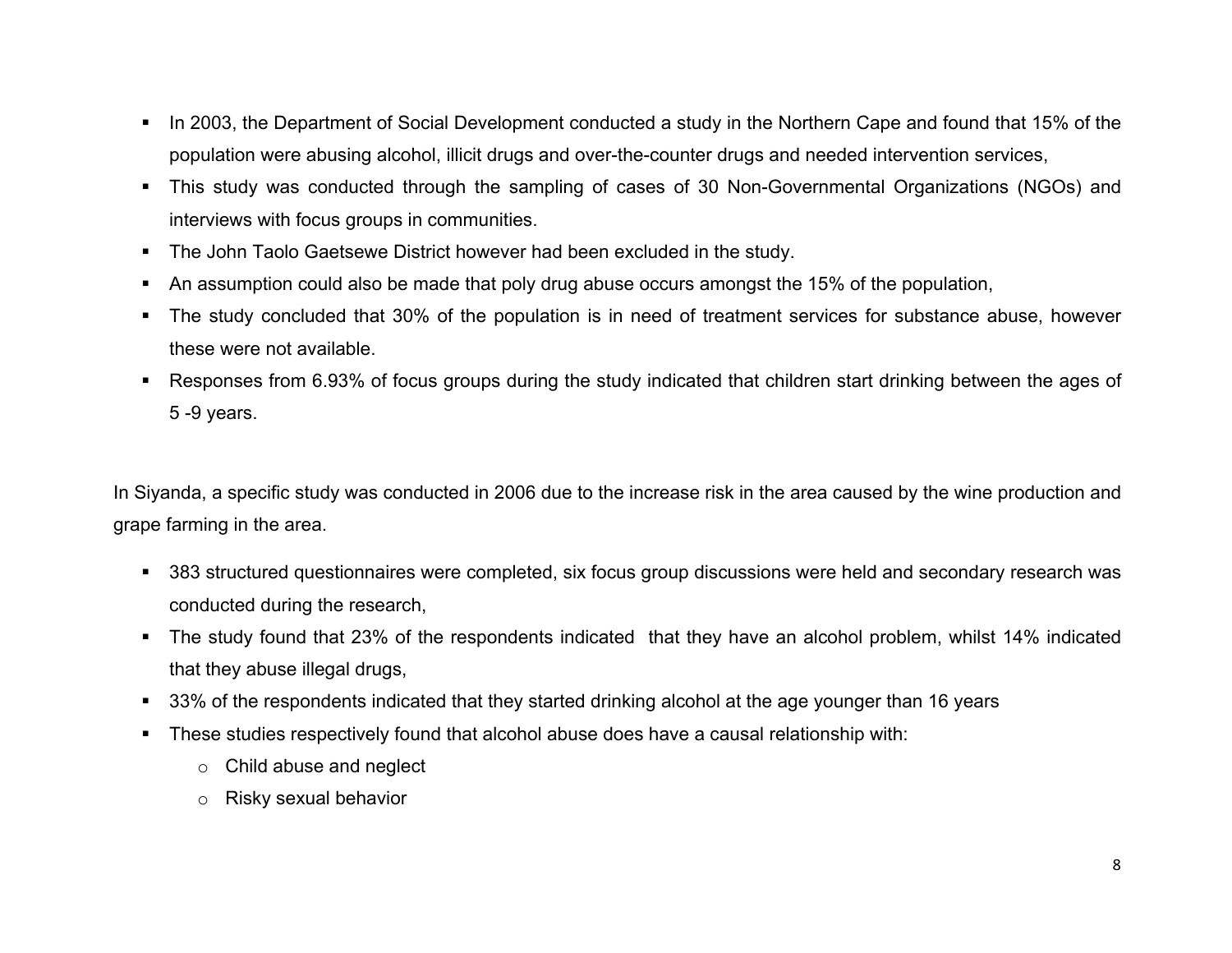- o Crime
- o Delinquency

A study into suicide in the province indicated that the depression experienced by 14% of the respondents was caused by alcohol use in the households where they live.

Research conducted by the Foundation for Alcohol Related Research on the incidence of the Foetal Alcohol Syndrome (FAS) revealed that 122/1000 children in De Aar and 73.8/1000 children in Upington had FAS, compared to 8/1000 in the USA ad 54/1000 in the Western Cape.

# **Problems experienced by children presenting FAS:**

- **•** Disrupted school experience
- **Trouble with the law unconfirmed assumption that 50% 70% of prison inmates might have FAS**
- **Inappropriate sexual behavior**
- Alcohol and other drug problems
- Children and women abuse
- Domestic violence
- **Gangstarism** delinquency

# **Profile of mothers of children with FAS:**

- Heavy binge beer drinks
- Average age of 27 years
- More than 3 children from the second child found to be affected
- **EXEC** Low religiosity not regular church goers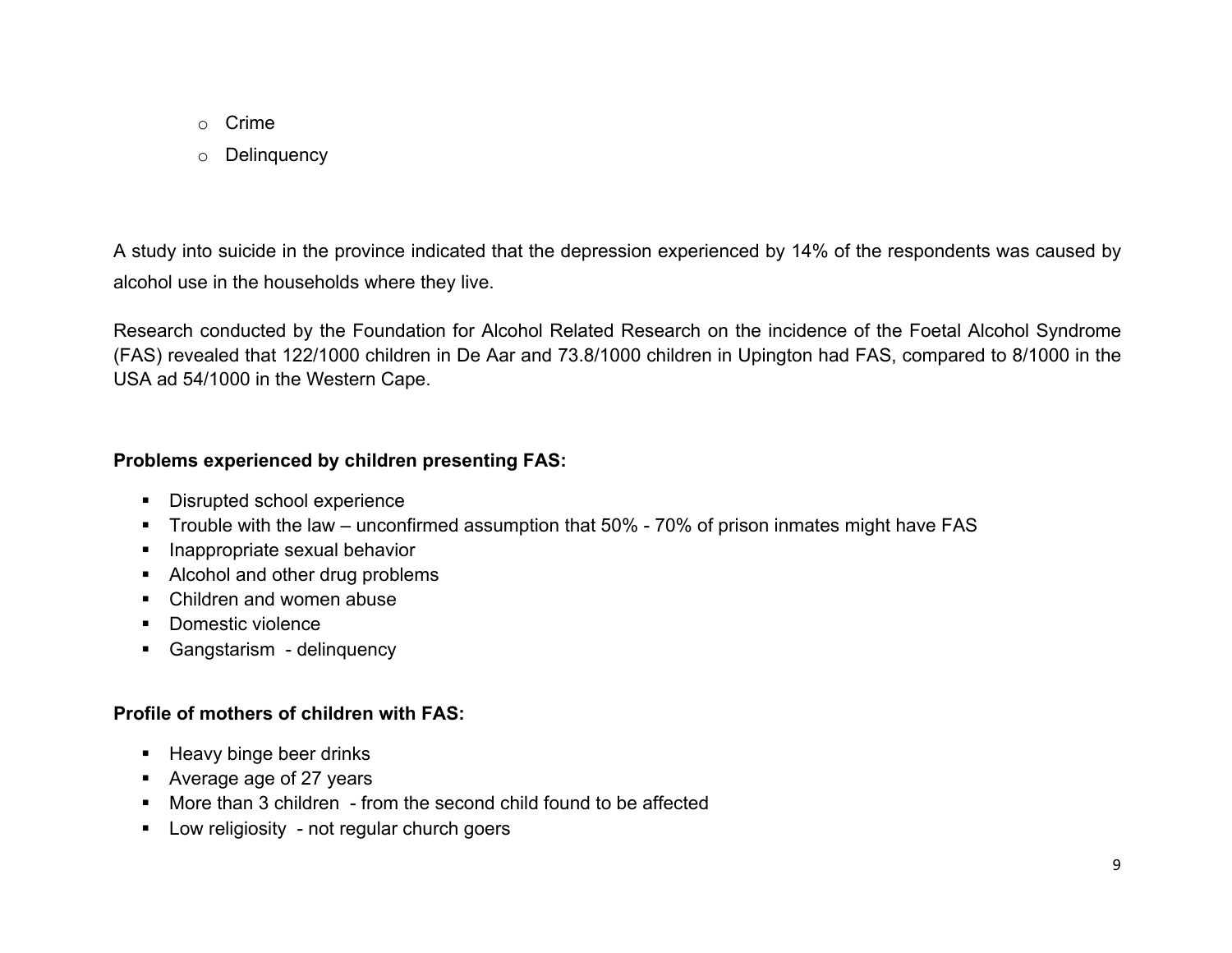- Poor education
- **Unmarried**

Using the Bucks Depression Inventory, it was found that of the mothers of children with FAS that were:

- 25% suffered mild depression
- 23% clinical depression
- **13% moderate**
- 8% severe
- 20% normal

Respondents in the door-to-door snap-shot survey reaffirmed the fact that alcohol remains the most abused substance in South Africa. Cannabis was rated highly after alcohol and tobacco was rated as the third most abused substance. Glue and solvents were rated as fourth while medication was rated as fifth with cocaine and heroine equal at sixth place. Mandrax was specifically mentioned only by the Northern Cape Province. This indicates that in most informal settlements, rural areas and peri-urban areas where the door-the-door survey was conducted, it is the less expensive drugs that are commonly used and known while the more expensive drugs are unaffordable and perhaps not easily accessible.

# **SNAP-SHOT SURVEY PROCESS**

The process followed in this snap-short survey entailed data gathering with the aid of an interview schedule that comprised both open-ended and close ended questions. Each province had a choice as to the methodology they would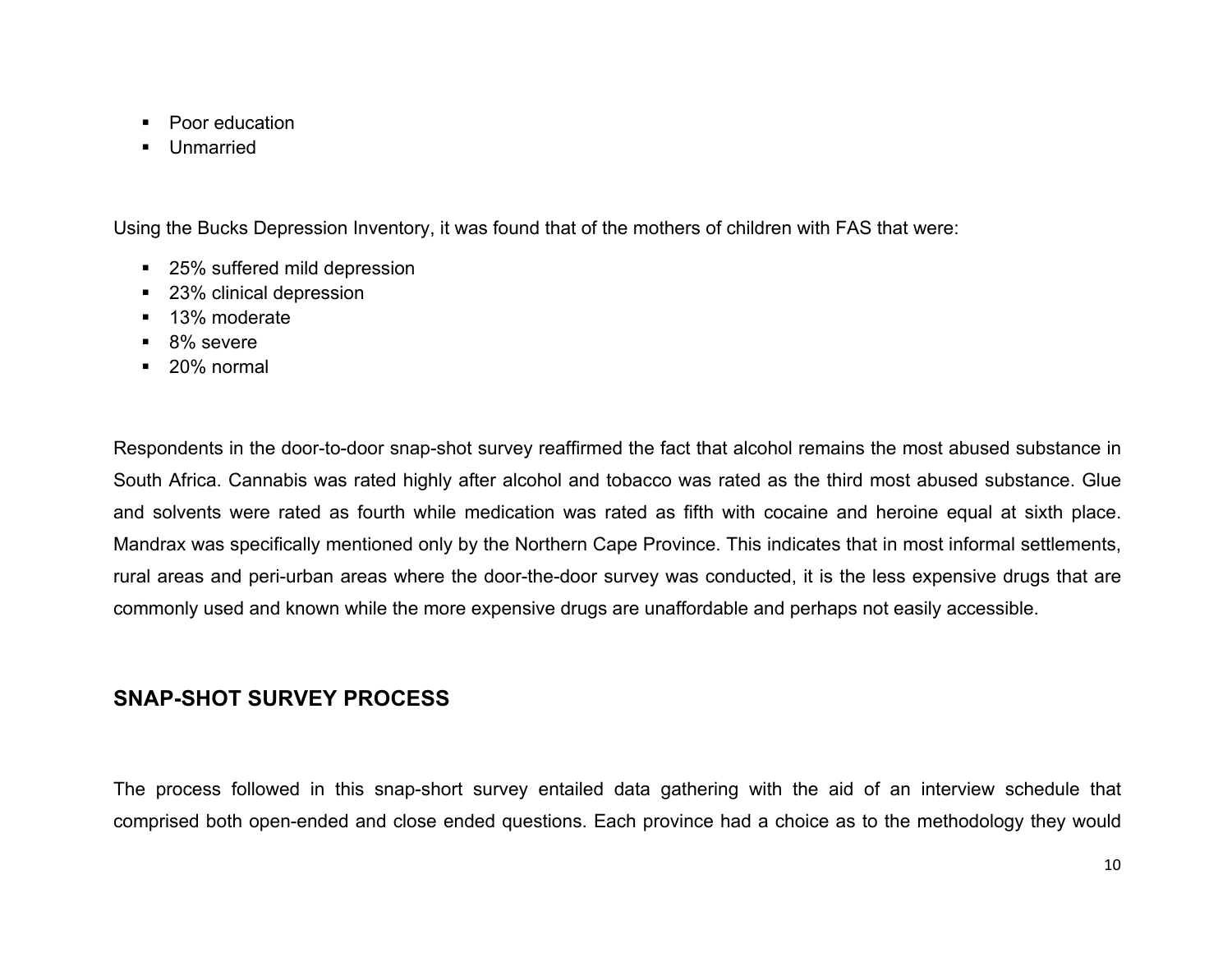use with regard to analysis of data. Generally, however, demographic data was presented in statistical form while needs, experiences and views of respondents were presented in a non-numeric form.

### **Data analysis of all provinces**

Reports from the different provinces serve as appendices to this report [cf appendices 1-9]

Table 1 below indicates the areas of study, numbers and gender of respondents.

|    | Province          | No.of        | of<br><b>Districts</b><br>Name<br>or | Number of  | Number of  | Gender of   | of<br>Total<br>number |
|----|-------------------|--------------|--------------------------------------|------------|------------|-------------|-----------------------|
|    |                   | Districts or | <b>Regions Surveyed</b>              | male       | female     | respondents | respondents           |
|    |                   | regions      |                                      | respondent | respondent | unspecified |                       |
|    |                   | surveyed     |                                      | s          | S          |             |                       |
| 1. | Eastern           | 3            | Chris Hani District(100)             | 36         | 60         |             | 300                   |
|    | Cape              |              | <b>Buffalo</b><br>city               | 56         | 44         |             | Males: 136(45%)       |
|    |                   |              | Municipality(100)                    | 34         | 66         |             | Females:              |
|    |                   |              | O.R Tambo District (100)             |            |            |             | 164(55%)              |
|    |                   |              |                                      |            |            |             |                       |
| 2. | <b>Free State</b> | 5            |                                      |            |            | 300         | 300                   |
| 3. | Gauteng           | 5            | Sedibeng(1190)                       | 581        | 609        |             | 6.257                 |
|    |                   |              | Ekurhuleni(1281)                     |            |            | 1281        |                       |
|    |                   |              | Johannesburg (1453)                  | 377        | 575        | 503         | Males: 40%            |
|    |                   |              | West Rand(380)                       | 201        | 179        |             | Female:51%            |
|    |                   |              | North Rand(1951)                     | 741        | 1202       |             | Unspecified: 9%       |
| 4. | <b>KZN</b>        |              |                                      |            |            |             |                       |
|    |                   |              |                                      |            |            |             |                       |
| 5. | Limpopo           | 5            | Vembe (100)                          | 185        | 325        |             | 500                   |
|    |                   |              | Mopani (100)                         |            |            |             | Males: 185 (37%)      |
|    |                   |              | Capricon (100)                       |            |            |             | Females: 325          |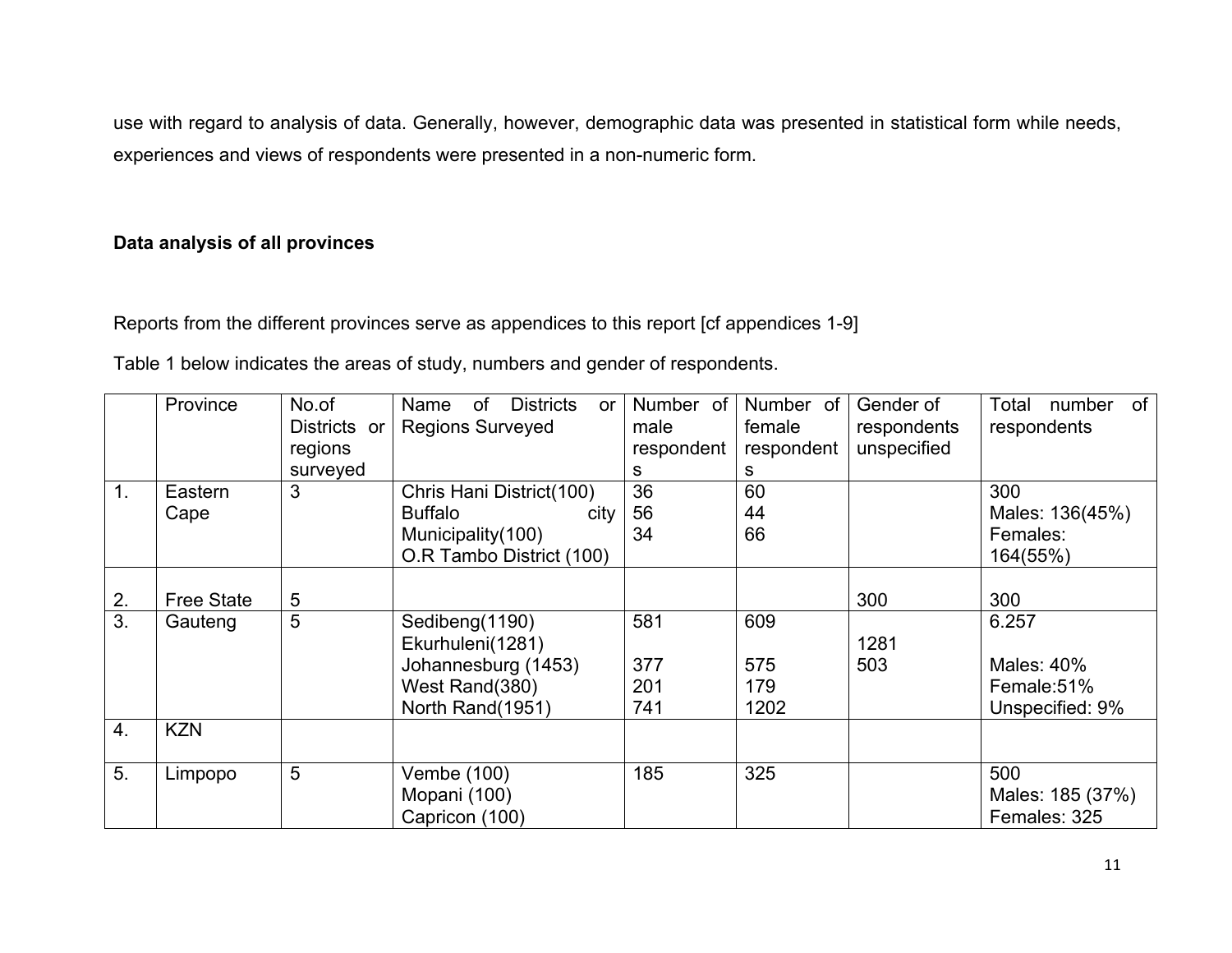|    |                  |                | Waterberg (100)<br>Sekhukhune (100)                                                                                                 |    |     |                               | (63%) |
|----|------------------|----------------|-------------------------------------------------------------------------------------------------------------------------------------|----|-----|-------------------------------|-------|
| 6. | Mpumalanga       |                |                                                                                                                                     |    |     |                               |       |
| 7. | Northern<br>Cape | 5              | Francis Baard (39)<br>Namakwa (21)<br>Pixley Ka Seme (51)<br>Siyanda (114)<br>John Taolo Gaetsewe<br>(47)                           | 93 | 196 | 300                           |       |
| 8. | North West       | $\overline{4}$ | Segomotsi<br>Dr.<br>Ruth<br>Mompati (130)<br>Dr. Kenneth<br>Kaunda<br>(109)<br>Modiri<br>Molema<br>Ngaka<br>(131)<br>Bojanala (112) |    |     | 482 (Gender<br>not specified) | 482   |
| 9. | Western          |                |                                                                                                                                     |    |     |                               |       |
|    | Cape             |                |                                                                                                                                     |    |     |                               |       |

### **Findings from the snap-shop survey**

### **(i) Age**

The majority (52%) of the respondents were youth in the 16-35 years range. These are persons who are in the child bearing and job-seeking stage, while some are still students. Any of the females who might be using or misusing substances is likely to give birth to a child who might have the Foetal Alcohol Syndrome.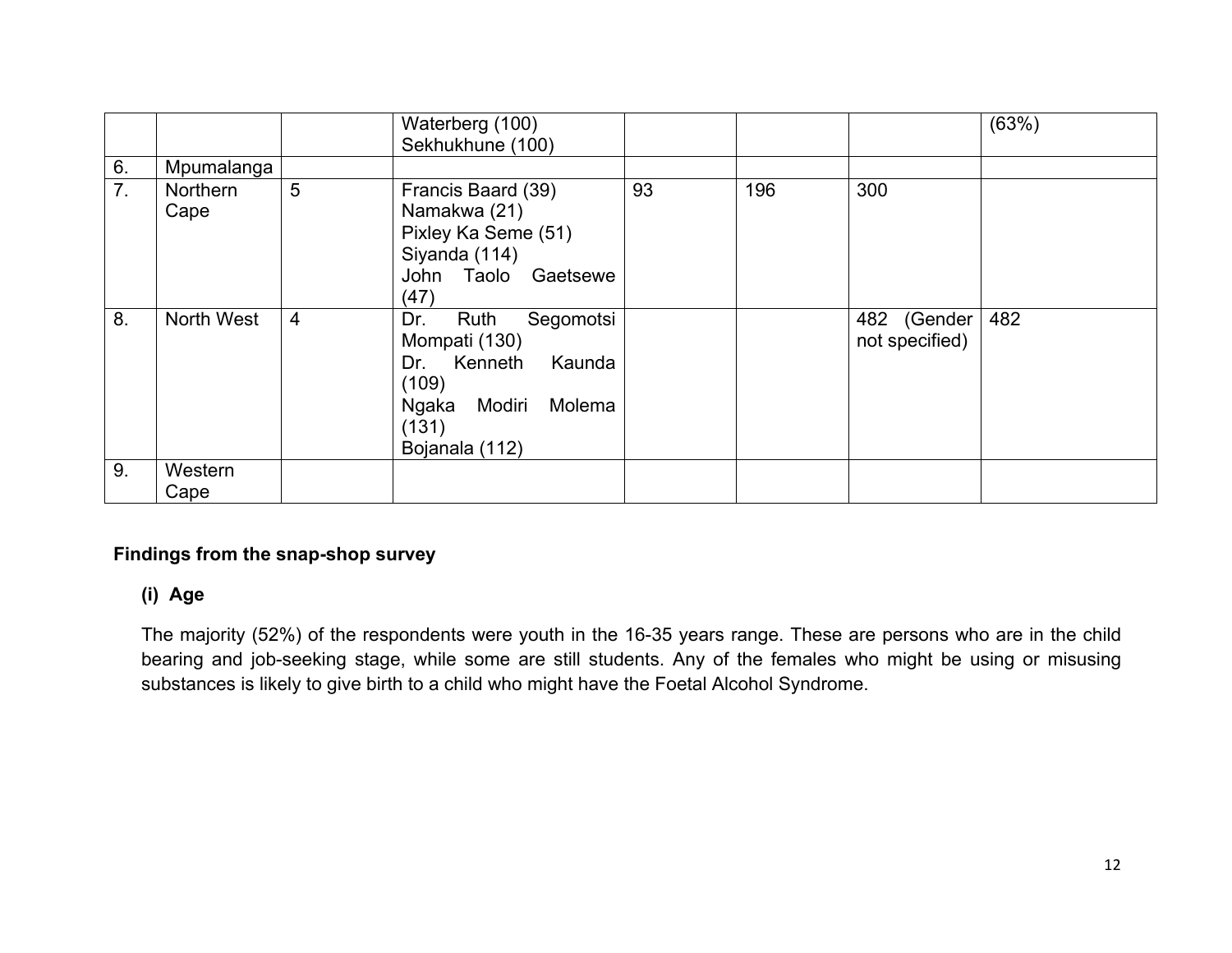**Respondents classified substance abusers as follows:**

# **Age of the respondents**



- $11 15 = 4\%$
- $16 25 = 33%$
- $26 35 = 25%$
- $36 45 = 19%$
- $46 55 = 13%$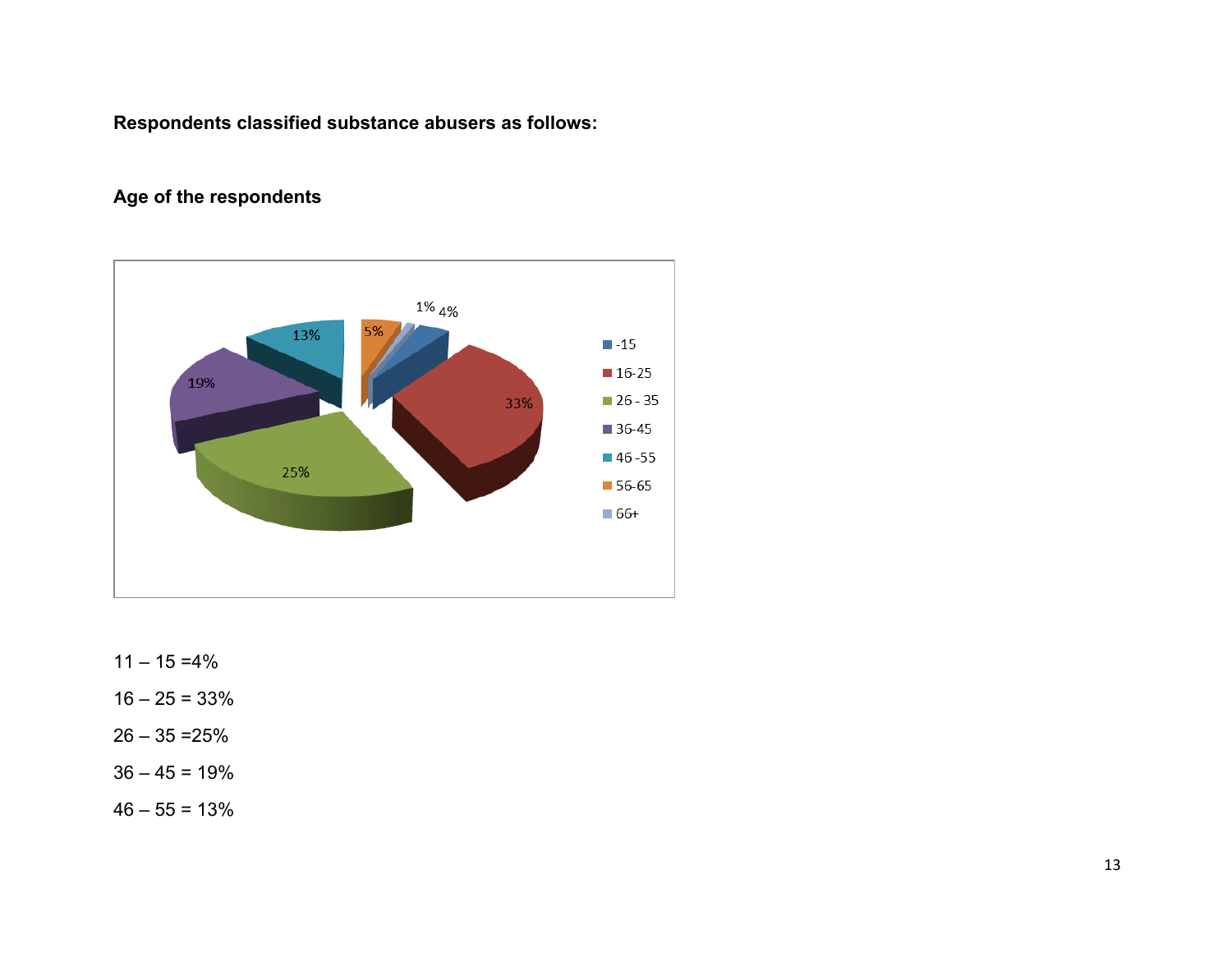$56 - 65 = 5%$  $66+ = 1\%$ 

It is noticeable that the age of substance abuse is below the age of 10 years. In the Snap-shot survey 14% - children who abuse substances were said to be below the age of 15 years. In the entire study more than 55% were youth who ought to be in employment and also in the child bearing stage. This merits investigation on the impact of in the high unemployment rate and the extent of the foetal alcohol syndrome in all the provinces.

#### **(ii) Gender**

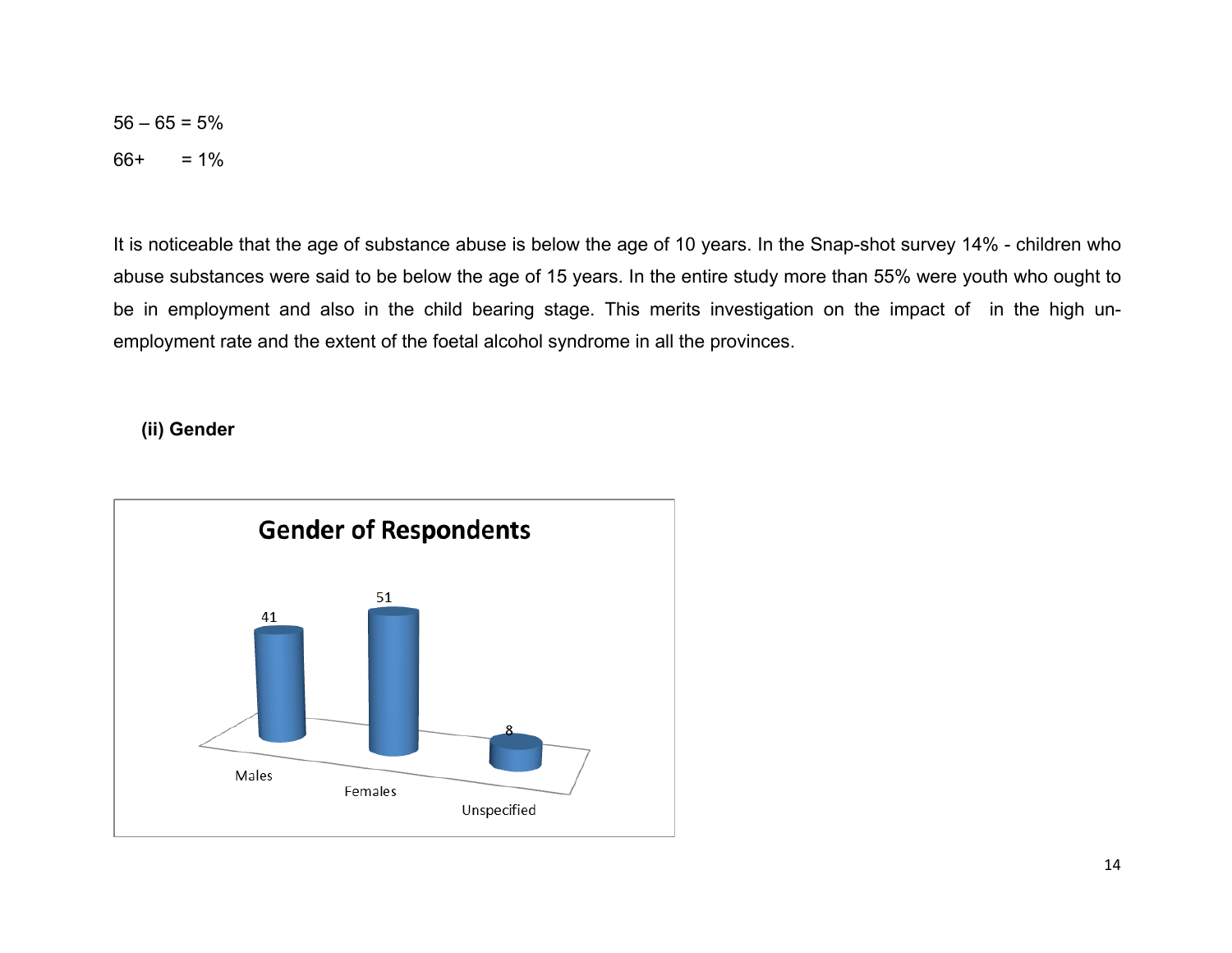Females comprised the highest group (51%) while males comprised only 40% of the total: There were 9% of respondents whose gender was unspecified.

The majority (51%) of persons who participated in the survey were females who were:

- either unemployed or self-employed
- living in poor conditions

None admitted to be personally abusing yet about 75% stated that there was someone in their families who abused substances.

### **(iii) Race of Respondents**

Only in the Gauteng Province were all racial groups included in the snap-shot survey. In the Western Cape only Coloured people were included in the survey while in the other provinces the door-door survey was conducted in mainly black residential areas.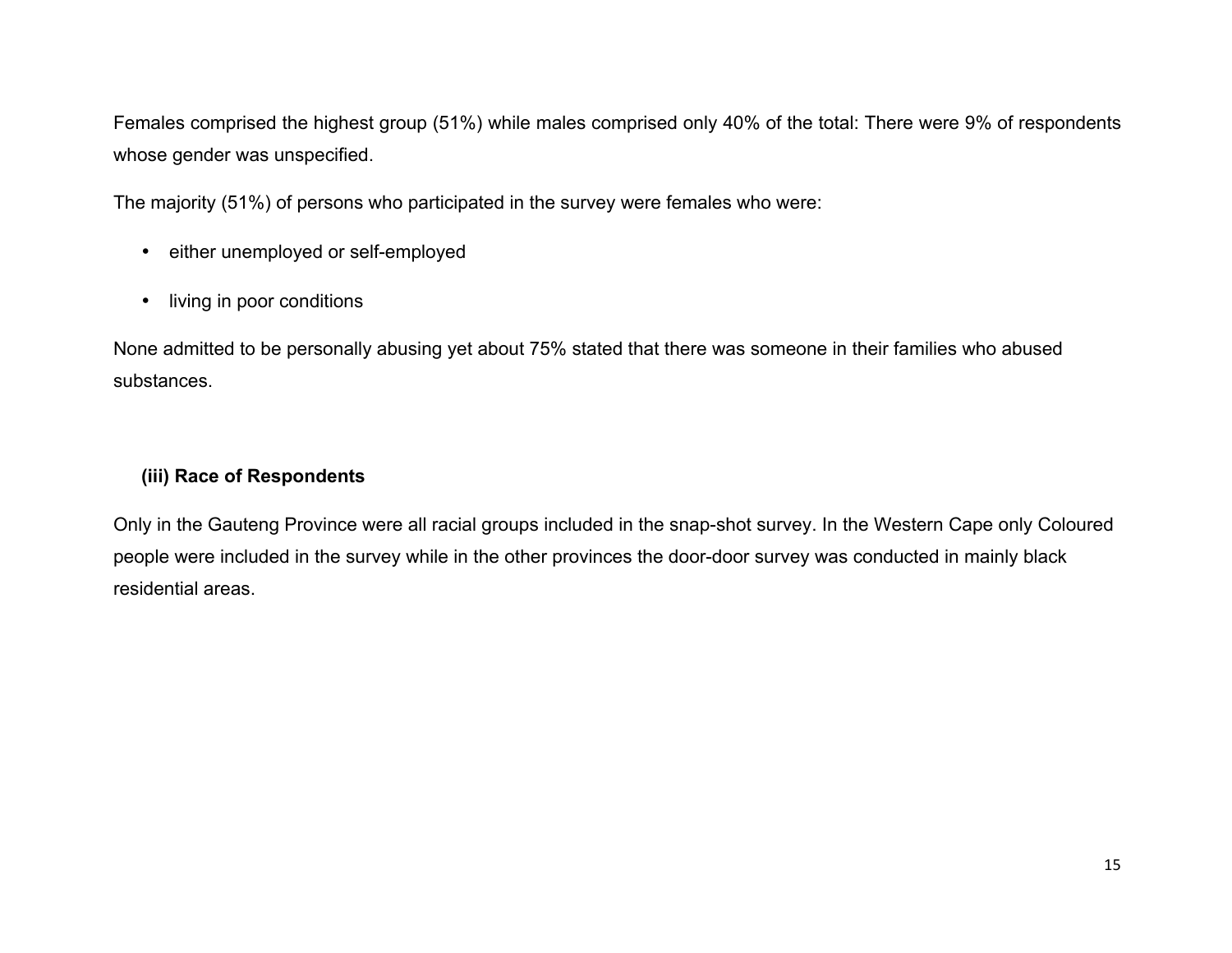### **(iv) Household income**



More than one-half (59%) of the respondents reported their household income as less than R1000 per month. Of the remaining 41%:

23% reported their household income as R1000 - R 2000

12% reported their household income as R2000 – R5000

3.50% reported their household income as R5000 – R10000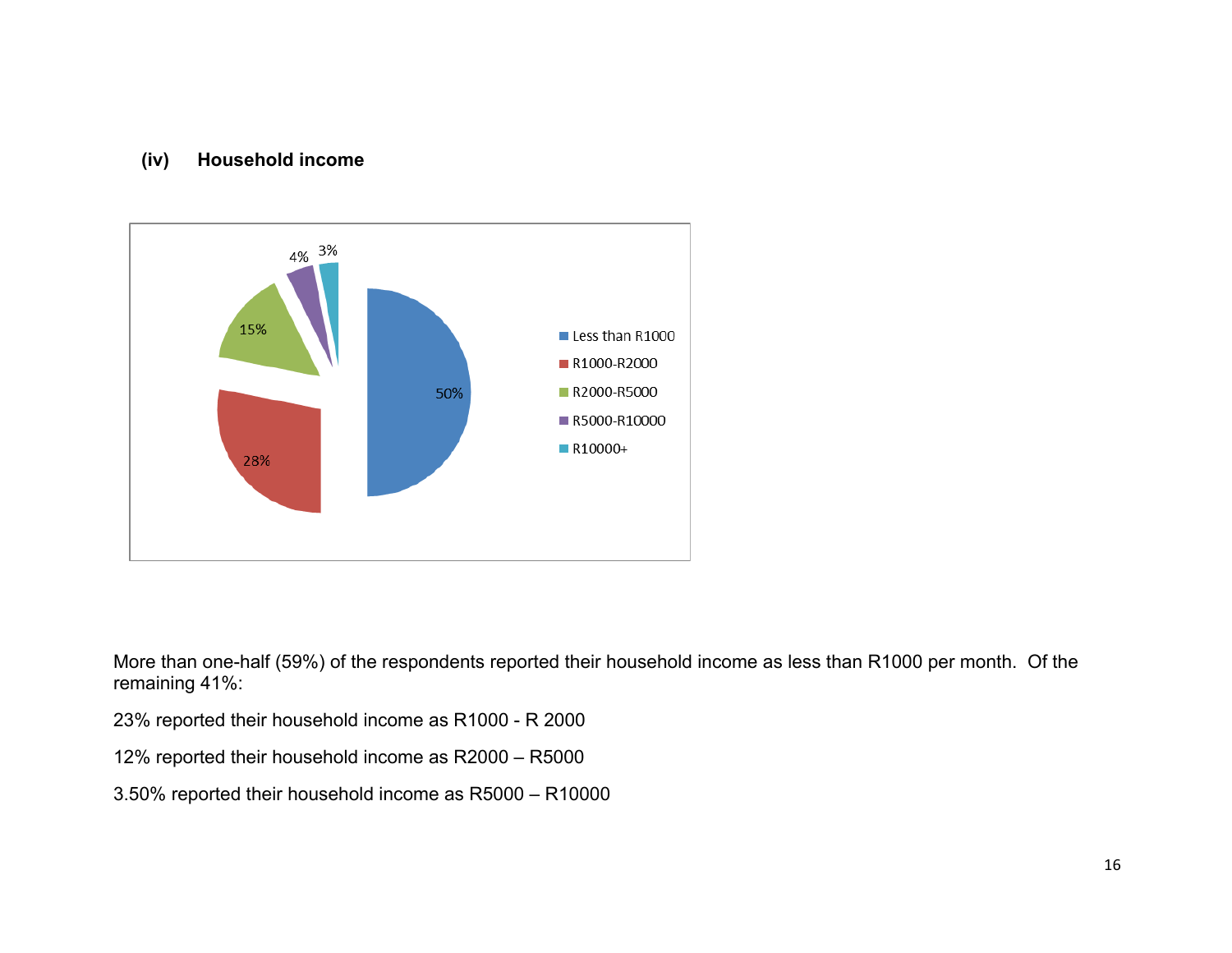### 2.50% reported their household income as R10000+

#### **Knowledge about substances**

Respondent generally were knowledgeable about the effects of substance abuse and they voiced their concerns about what could be done to alleviate these. Deliberations in Provincial summits verified and re-affirmed needs pronounced by respondents. Resolutions were subsequently formulated to enable each Province to progress towards a writing mini-drug plan and reviewing the National Drug Master Plan.

The following responses were given to the question what do you know about substance abuse?

- Substance abuse causes Domestic Violence & Conflict
- Substance abuse is addictive
- Substance abuse is dangerous and poisonous. It causes anti-social behavior.
- Drugs cause death
- Drugs cause Crime (rape, theft vandalism, etc.)
- Drugs cause drop out and bullying at school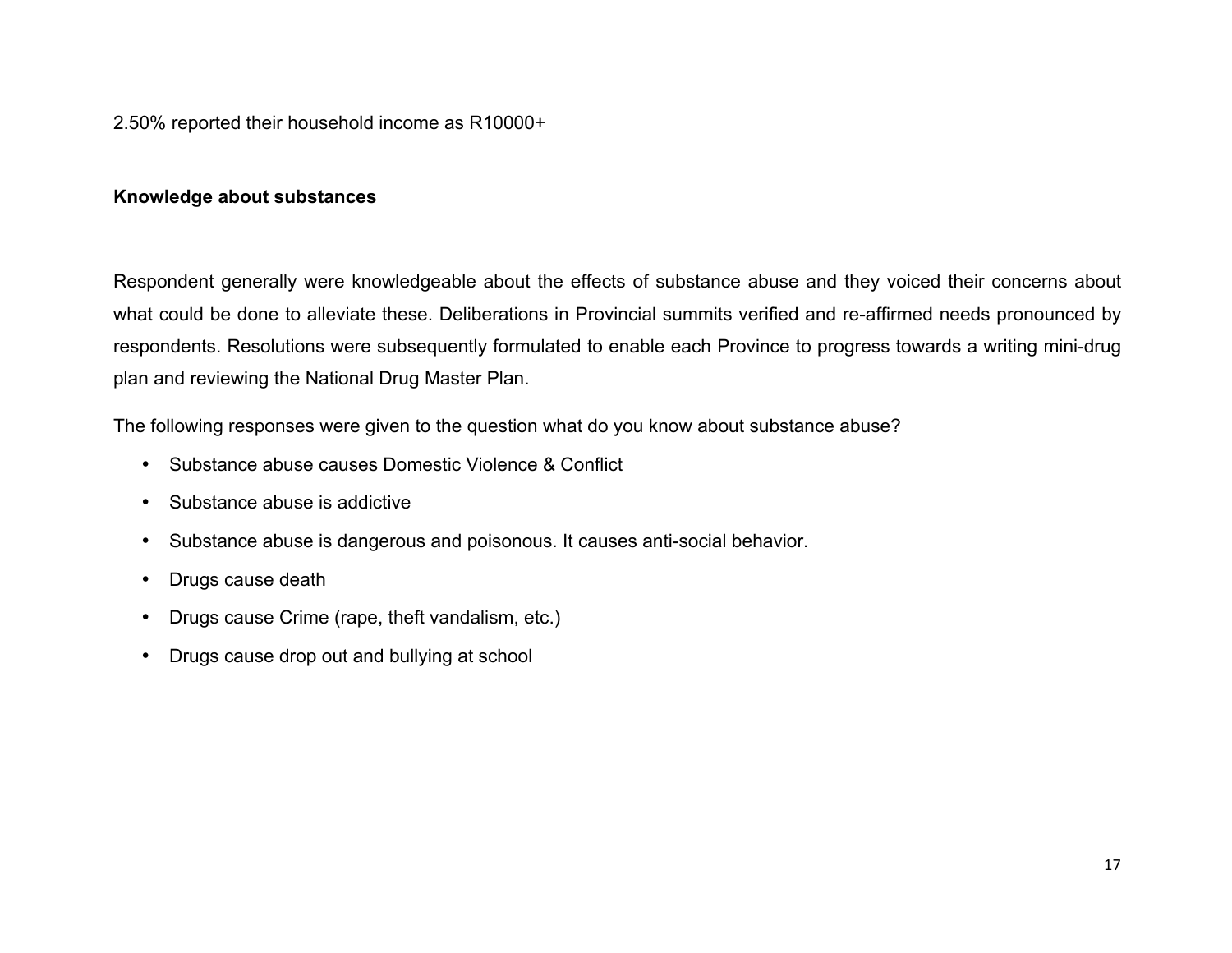# **SUMMARY OF PROVINCIAL SUMMIT DELIBERATIONS**

#### **Challenges that were articulated were the following**:

- Service Centres for substance abusers are insufficient, inaccessible and /or unaffordable (North West, Limpopo, Gauteng and Eastern Cape)
- Language used for community outreach is usually problematic. Posters and billboard messages are mostly in English. Snap-shot questions too were in English and the majority of respondents were not English speaking.
- Available Service Centres are mainly for adults. There are definitely no service centres for learners yet the age of substance abuse has declined to 8 years.
- Position of most provinces in South Africa exposes them to porous borders which are easily used for trafficking drugs.
- No visible policing nor drug control officers in most areas particularly in rural, peri-urban and informal settlements
- Lack of trust of SAPS officers which manifests in the form of people afraid of reporting drug traders and informal businesses that trade in alcohol, tobacco, and/or other drugs and even infringe the laws that forbid sale of alcohol and tobacco to minors.
- High Crime levels caused either by need to maintain addiction or as a factor of mindlessness when one is in a state of inebriation.
- There is poor control of sales of alcohol, tobacco and solvents to under-aged persons, this is even more pronounced in the licensed centres.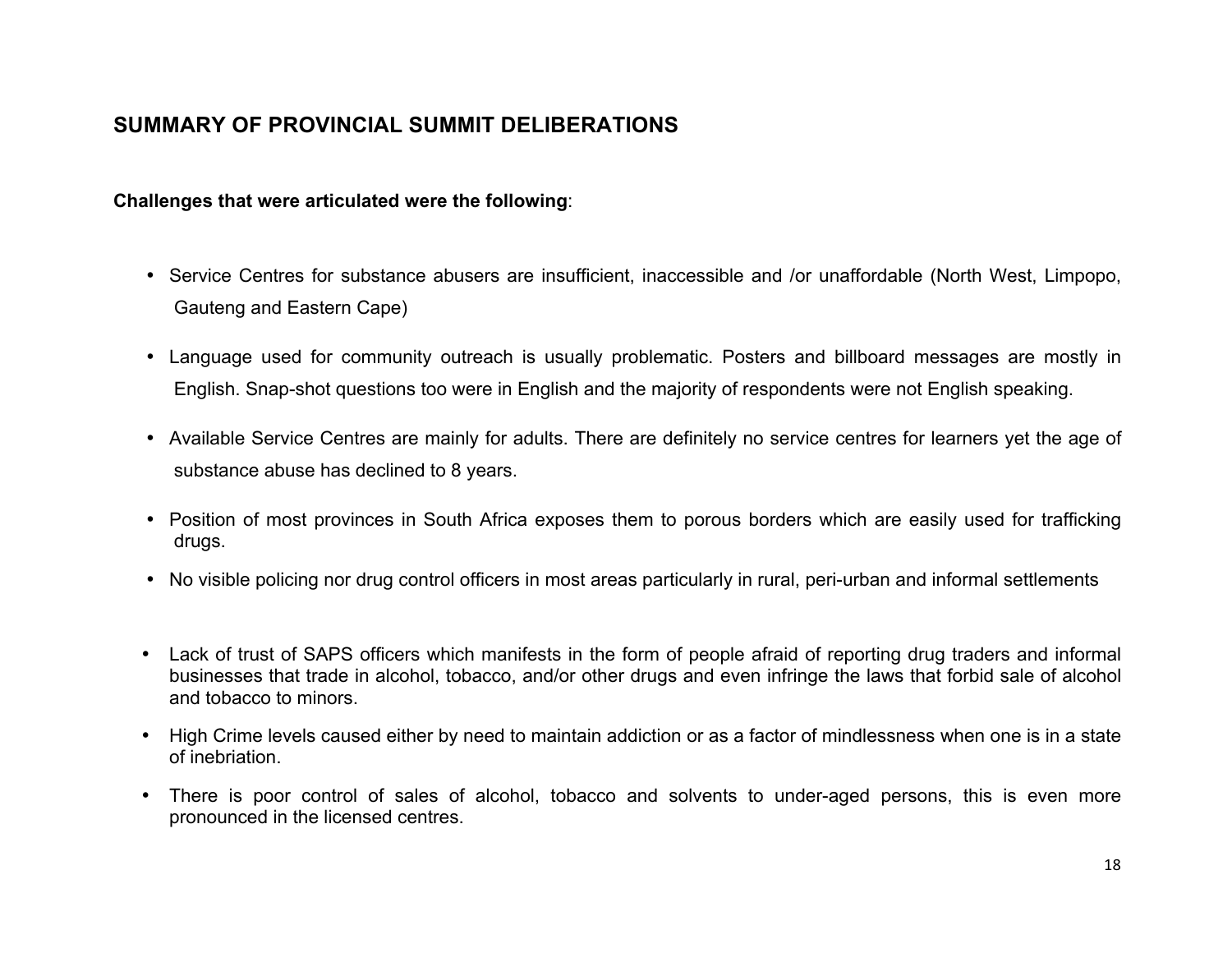- There are too many licensed and unlicensed outlets of alcohol.
- Very high unemployment and poverty rates which require intervention means other than unmonitored licensing of taverns.
- There is need for coordination of efforts between Departments, as no single department can in isolation deal with the scourge of substance abuse, therefore, partnerships between education, security, health, sport and recreation, trade and industry and social development institutions toward "a drug free society" are essential.
- There is laxity of law-enforcement regarding substance abuse.
- Whistle-blowing is dangerous in South Africa, and people are afraid to report. Educators in particulars must refrain from bystander effect which manifests in the form of under-reporting of misdemeanors around substance abuse at schools and tertiary institutions and ensure that learners, students and teachers who abuse substances on school premises are exposed.
- Programmes that address high levels of family disintegration and lack of parenting skills should be introduced either as Life Orientation Programmes (LOP) or extra-mural activities at school since teenage pregnancy is rife and mere children become parents and may even become grandparents before they reach the age of twenty eight.

### **Effects of drug s and alcohol**

Respondents alluded to the following factors as effects of drugs and alcohol

- Stress depression, negativity
- Violence/anger/fights, bad behavior/harassment
- Conflicts, disharmony and disintegration of families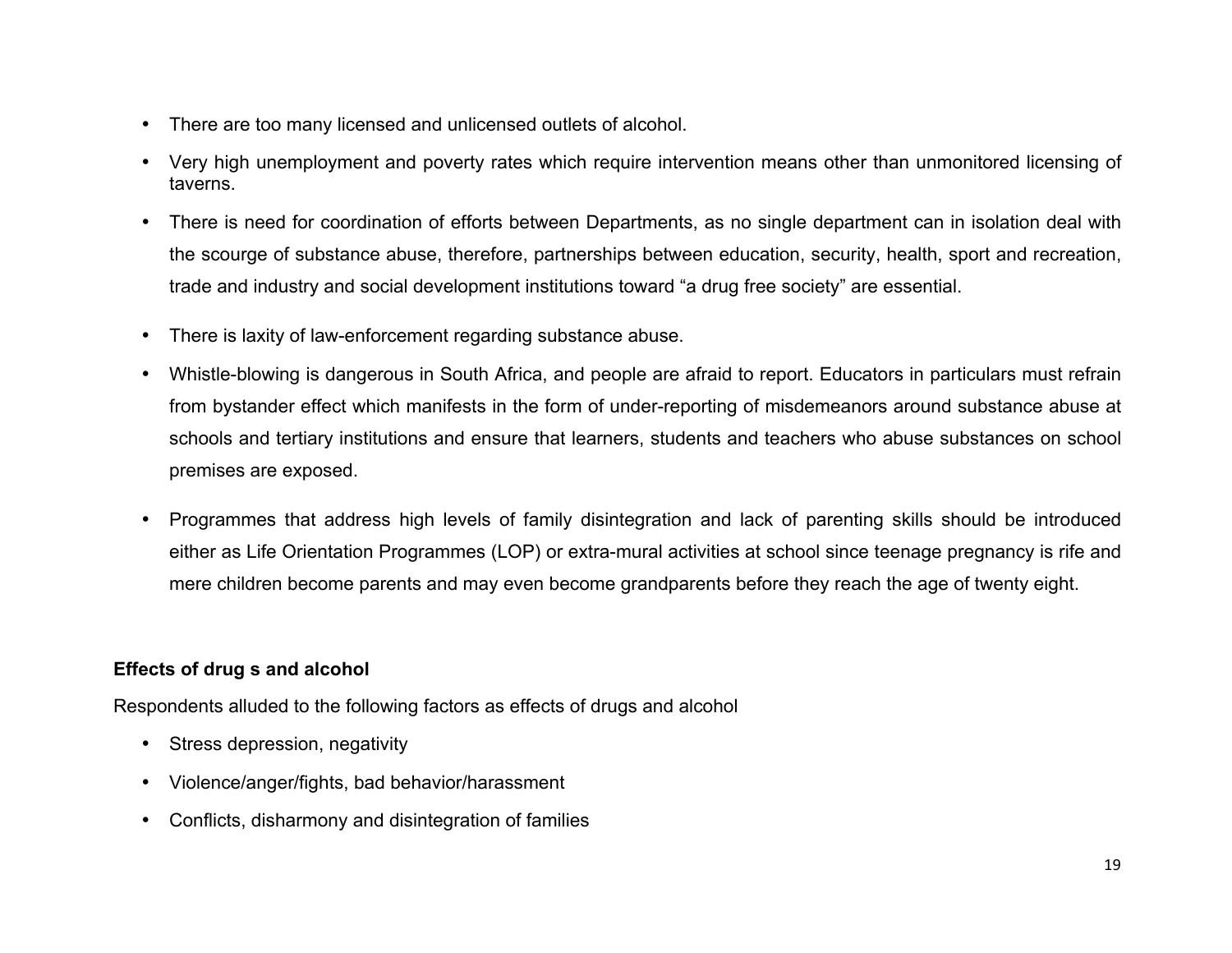- Poverty [failure to pay bills], financial problems
- Lack of respect bad behavior, lack of communication
- Drop out of school and work (job loss)
- HIV/AIDS and death
- Abnormal behavior

Domestic violence in particular was repeatedly emphasized so much that it was clear that this problem is prevalent and requires urgent attention from service providers.

### **Commonly used drugs in South Africa**

Respondents pronounced the following substances in the following order

- Alcohol
- **Cannabis**
- **Tobacco**
- Glue and solvents
- Medication
- Cocaine, Heroine,Mandra

It is noticeable that drugs like Nyaope, Whonga. Tik were not mentioned by the respondents, except in the Western Cape where Tik in particular was alluded to as a major problem. Respondents in the snap-shot survey regarded cannabis abuse as more problematic than tobacco abuse. Despite the common abuse of snuff particularly by women and children in rural areas, this problem was highlighted very scantily.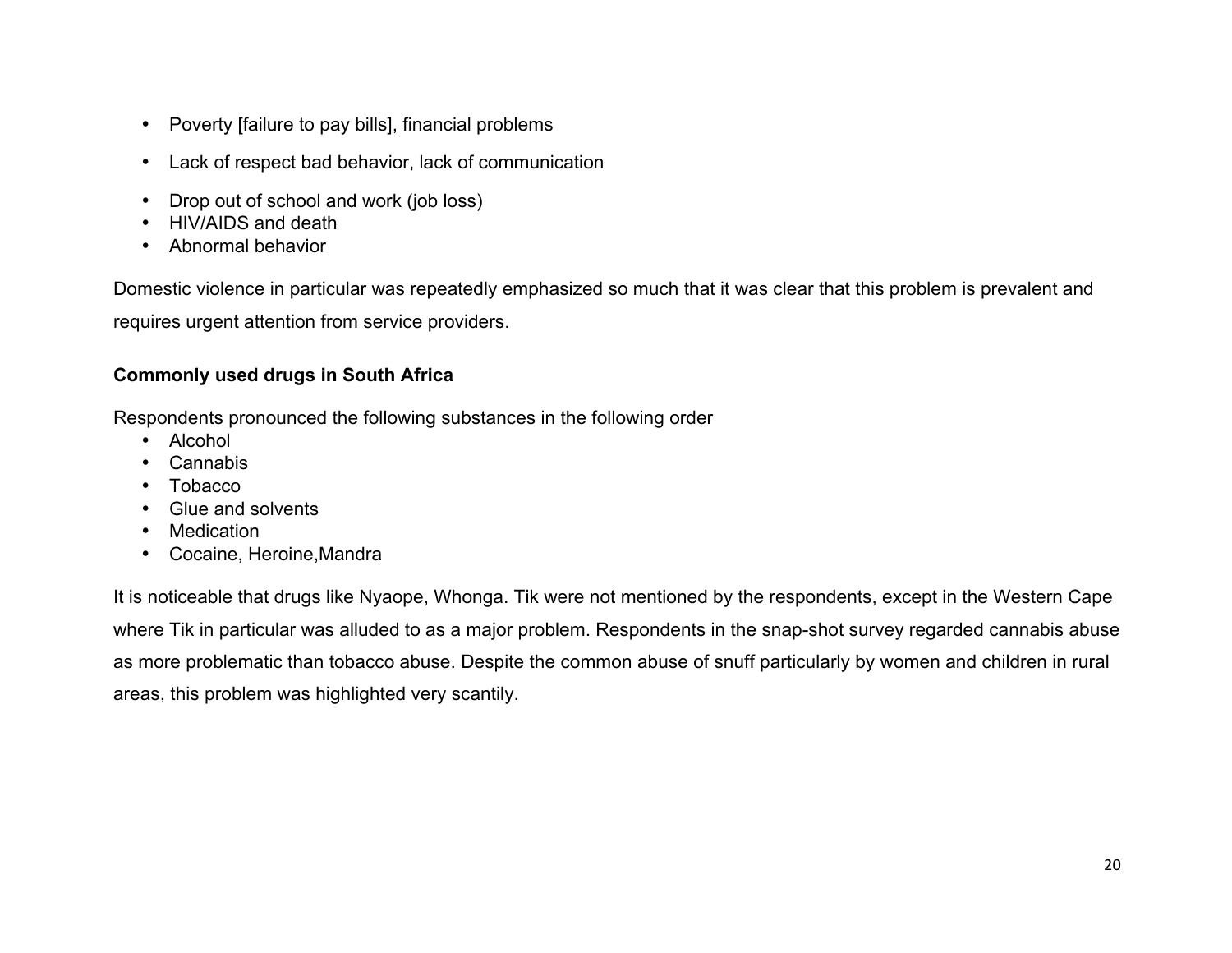### **Summary of Provincial summit findings**

#### **What role can communities play to prevent substance abuse?**

Discussions in the summit evolved around the following responsibilities to be undertaken by community members.

- Community members should be encouraged to report on drug dealers in a way that will not put them in harm's way
- Community awareness and mobilization campaigns should be arranged on a regular basis
- There should be active involvement of community Police Forums and Ward Councilors
- There should be close cooperation between police and communities
- There should be no sale of alcohol to children in all communities
- Parents should intensify responsibility of their children
- The community should play a role in closing down unregistered shebeens
- Involvement in programmes and CPF's should be intensified

What can Government do to decrease alcohol and drug abuse?

- Strict implementation of law [for trafficking and trading)
- Police to be visible in communities
- Police to be available for action and must stop protecting drug lords
- Strict control of immigrants (especially Nigerians)
- Create jobs
- Raise taxes on alcohol and cigarettes
- Stop alcohol adverts
- Provide more drug education to all community members
- Prioritise substance abuse
- Increase participation and funds for projects
- Roll out more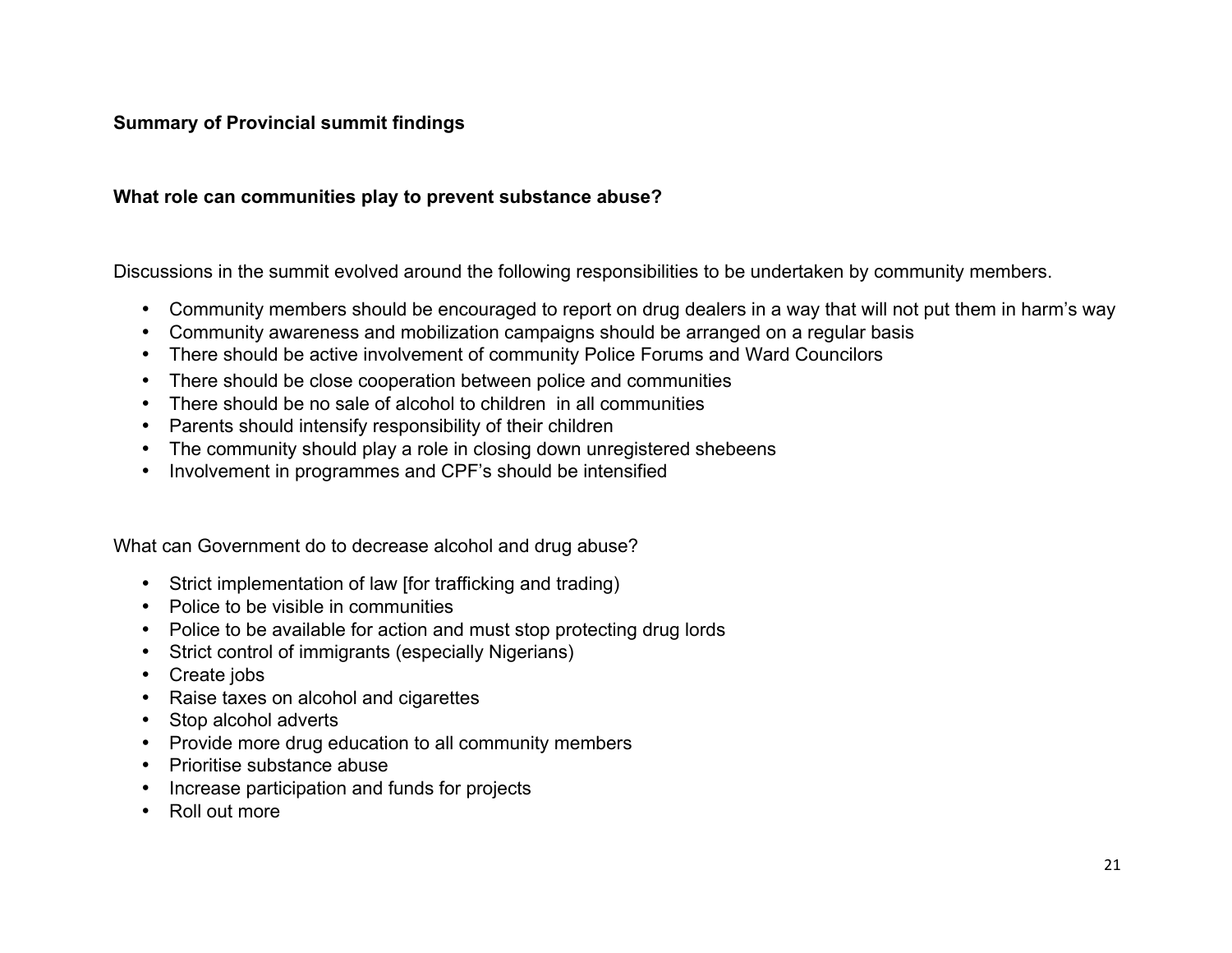- Close down illegal shebeens and taverns and arrest dealers
- Prohibit sales to unlicensed traders
- Build recreational facilities
- Build rehabilitation centres with easy accessibility to the people

### **Resolutions taken at the provincial summits**

The following resolutions were proposed in different provincial summits:

- Substance abuse should be high on the political agenda. Programmes should be promoted and lawmakers should provide resources to combat this scourge.
- Substance abuse should not be dealt with in isolation, but it should be addressed in the context of all social ills. These include, but are not limited to, HIV&AIDS, domestic violence and human trafficking. Therefore, there is a need for the development and implementation of integrated intervention strategies.
- Ke Moja and other prevetion programmes, need to be strengthened, promoted and marketed. All forms of media should be involved in the campaign against substance abuse as they have a huge role to play in controlling the message sent to the public and young people in particular.
- There is a need to strengthen and support new and existing partnerships to ensure that they render maximum substance abuse services in the communities that they serve. Support to organisations located out in the rural and informal areas need to be prioritized.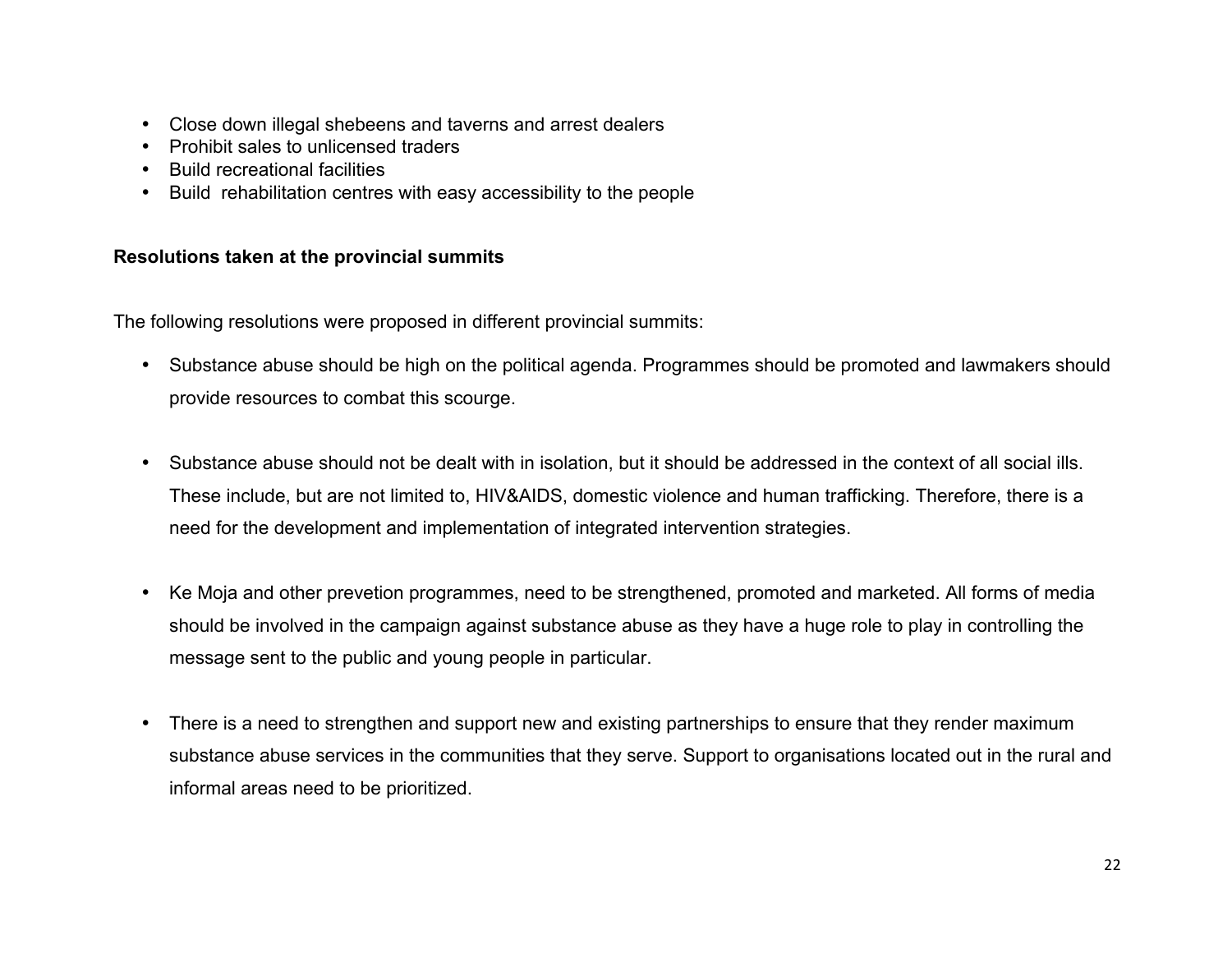- There is a need to increase the number of treatment centres in the provinces and facilities for women, youth and children should be established for primary, secondary and tertiary prevention.
- There is need to conduct regular situation analysis research in each province to facilitate development of appropriate programmes.
- There should be collaboration of departments involved in substance abuse so as to develop integrated plans in each province.
- Regarding drug trafficking, it was resolved that, all enforcement service providers should collaborate to develop integrated strategies and programmes to combat drug cultivation, trafficking and licensing of alcohol outlets

# **CONCLUSION**

Based on the responses of people who participated in the door-to-door mass mobilization campaigns and discussions held in the provincial forums the following issues need attention. The NDMP can be effectively implemented if the following are done:

- Government must prioritize substance abuse and the vision of the NDMP,
- Concentrated and structured coalitions should be established to develop intervention strategies,